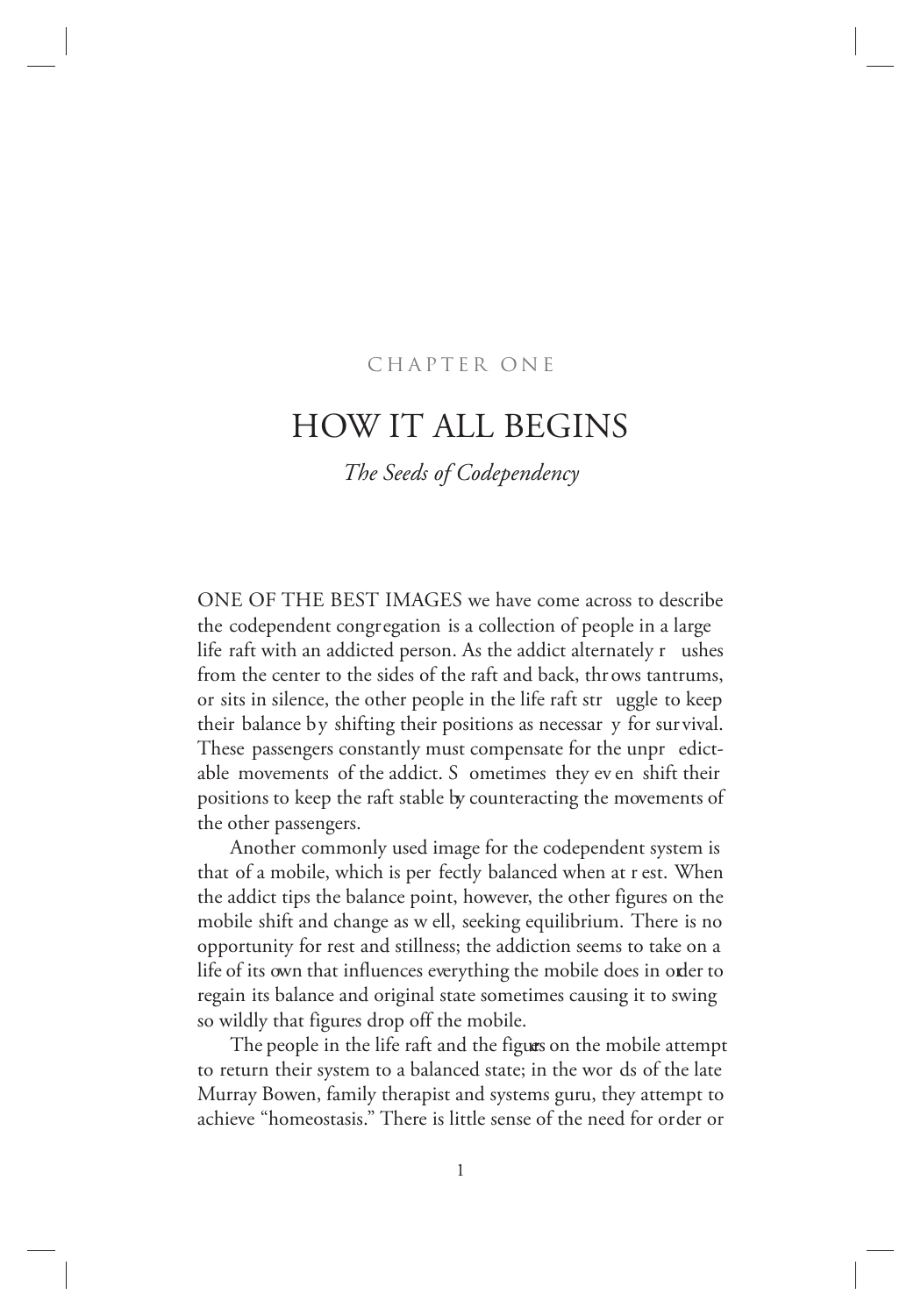purpose as most of these behaviors are unconscious efforts to keep the system stable for their own survival. Once in a while someone attempts to help or intervene, but things quickly return to survival mode; such efforts rarely succeed. The "system," whether of a family or a congr egation, must find and r egain its own balance. To some degree, knowledge, education, and suppor t will help , but the change must occur within the system itself. Denial by the systems members of the key concerns that prevent the congregation's return to normal and healthy life must change to ackno wledgement of the problems.

It is impor tant to r emember that these behaviors ar e reactions by powerless individuals to a frightening and confusing series of events in their community life. F or a long time they will do whatever they can to make the addict's behavior seem reasonable, believing that they can contr ol what is happening, and that will power is all that is needed.

Certainly the congregational leadership, whether ordained or lay, is only one part of a cluster of codependency, and in no way to "blame" for the fear and anxiety that o vertake the congregation's life. In one sense, their emotions mirr or the underlying fears and pain that the leader attempts to medicate b y his addiction. Their behaviors and feelings are the result of attempts to maintain normalcy without being truly aware of what is normal for the people of God. In addition, these congregations genuinely mean to carr y out Jesus' work and follow him, but given that much of their efforts are marred by codependency they fail to grasp the whole message of the gospel and discipleship as a lifestyle. While these words may seem harsh, emotional toll, exhaustion and the spiritual depletion of the individuals in the congr egation reveal the pain, fear , and struggle of the codependent congregation.

### CASE STUDY: GREG

"Greg does everything." Greg had made himself indispensable in the life of his parish. He arrived at church before anyone else each Sunday morning and got to work turning up the heat, folding the service bulletins, starting the coffee, and checking on the bathrooms.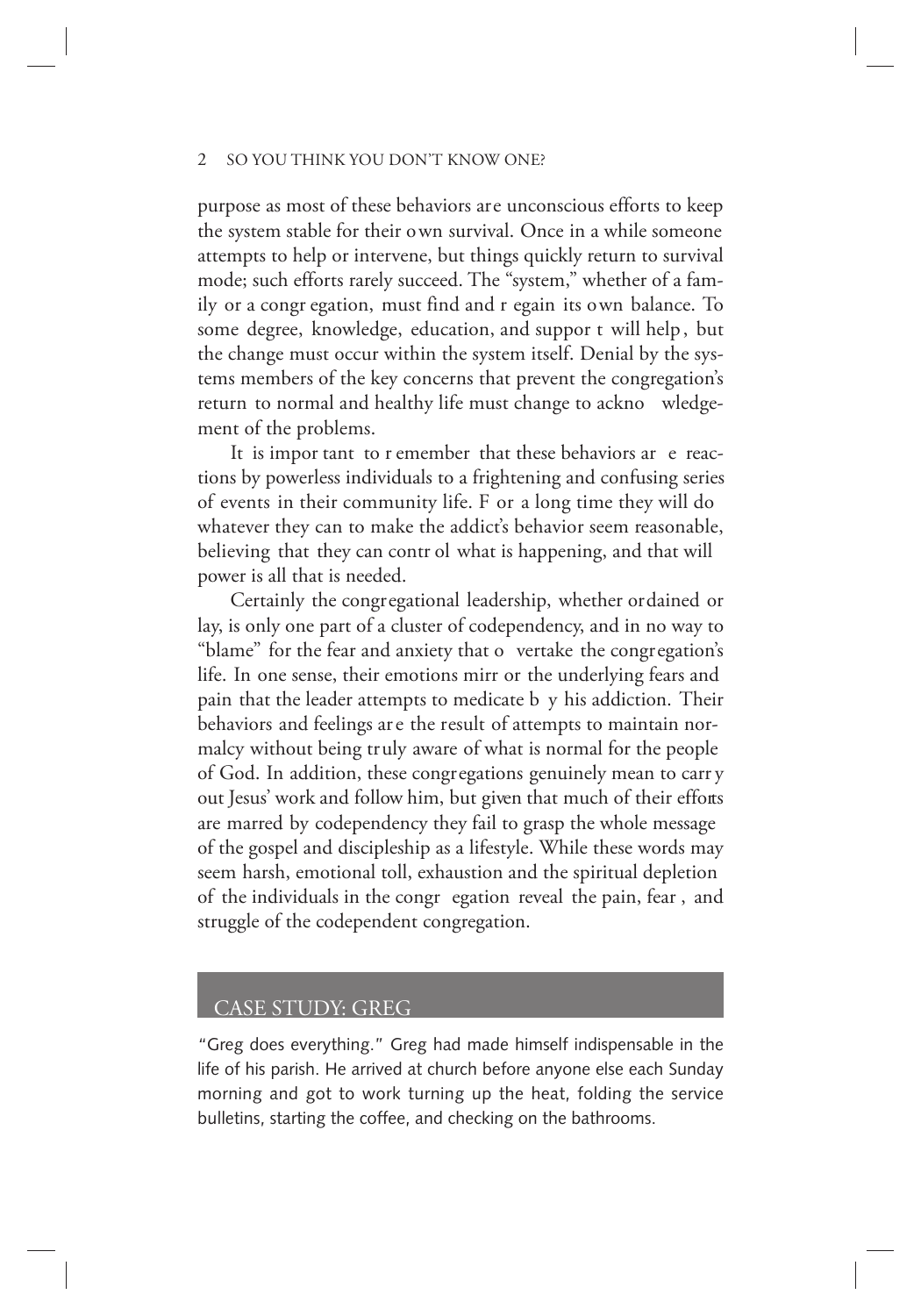He showed up at church most Saturdays, too, as the small congregation could not afford a sexton or custodian. Greg was the only volunteer for the weekly dusting, vacuuming, cleaning, and mopping. There used to be two teams of church cleaning volunteers. It was good fellowship: they alternated weeks and went out for lunch together after cleaning the church. Gradually, however, they drifted away as they realized that Greg was willing to do it all and had become so obsessive about cleaning that they got tired of hearing his criticisms.

Most members of the church referred to Greg as "the do-everything guy," a pillar of the church. Greg enjoyed the attention, and actively spoke up at church gatherings about all the things he was getting done around the church. A few people resented his domineering attitude and it bothered them that he chased away people who wanted to volunteer, but they had learned to silence their feelings under pressure from others: What would we do without Greg? The church would crumble if he left! Don't ruffle his feathers!

On rare occasions, someone else would get to church unusually early on Sunday morning. Once it was the organist, who had houseguests that week and hadn't had time to practice the hymns. Another time, a church school teacher came to set up a complicated activity. From time to time, an altar guild worker would come in with a load of freshly ironed altar linens. Each of these early arrivals was greeted briefly and begrudgingly by Greg—"Nothing personal; it's just hard to work with people underfoot."

As time passed, word got around that Greg often smelled of alcohol, especially first thing in the morning, and his hands trembled. Once when an altar guild member searched for a pair of shears to trim some unruly altar flowers, she came across a half-empty bottle of vodka hidden amongst the rags in Greg's custodial closet. Summoning up her courage she asked him about it. "Those kids!" he told her. "They throw all kinds of things into the churchyard on Saturday nights. I was saving them to put into the trash after the service today." She remained uneasy, but she didn't want to get him upset and it wasn't as though he was falling into the gutter. He was an upstanding family man with a good job and a hard worker for the church.

Eventually Greg's alcoholism became the secret everyone knew. He had so thoroughly cultivated the church's dependence that no one dared to confront him. Finally he died of a ruptured esophageal blood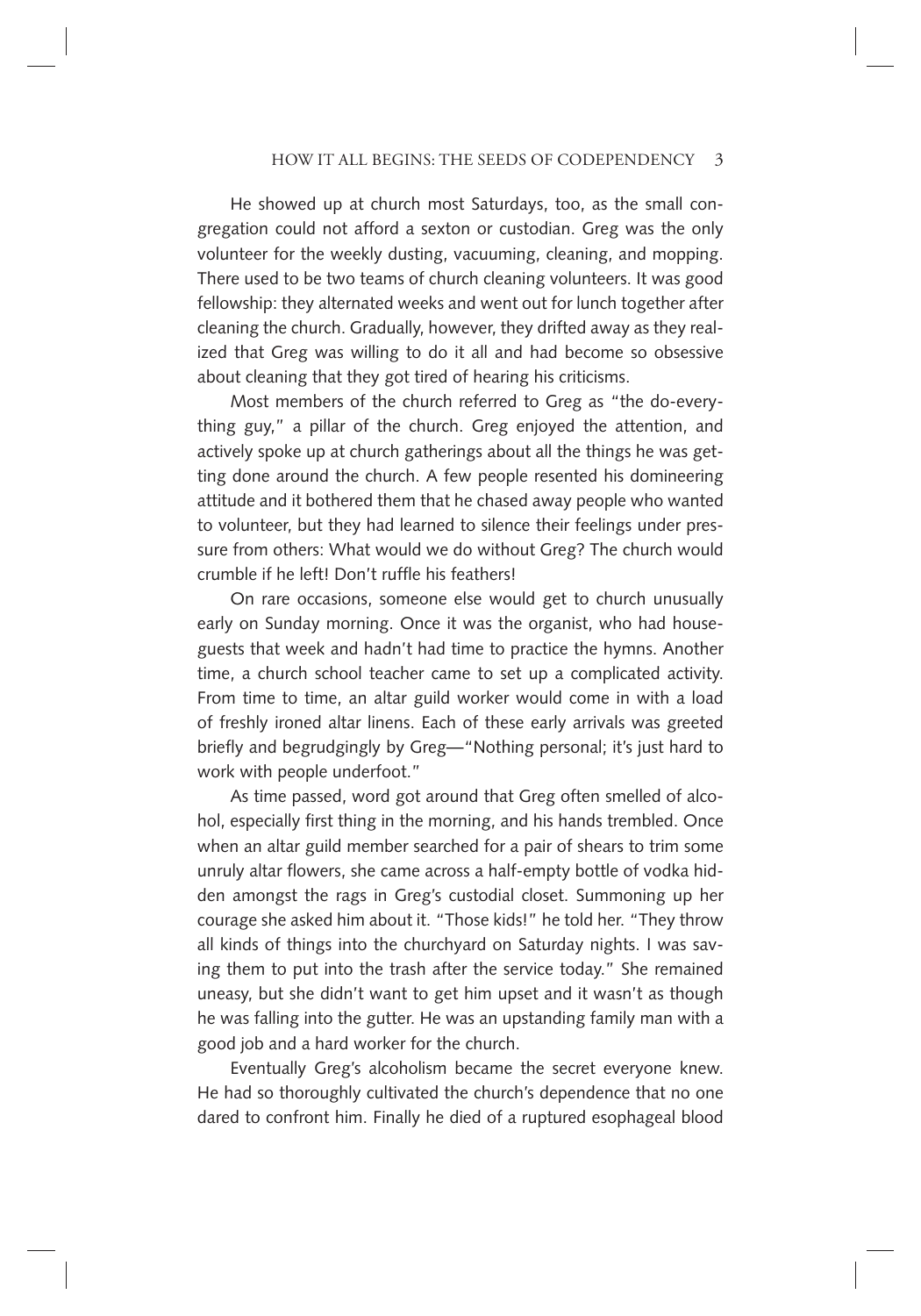vessel and was found on the floor of the church kitchen early on a Sunday morning.

This was a wake-up call for the congregation. As people remembered Greg in the weeks following the funeral, they began to acknowledge the reality of his addiction and their own collusion in the silence surrounding it. They offered good support to Greg's widow and children and the congregation began to heal while they questioned what they could have done for Greg. In what ways did they encourage and enable the disease, what action could they have taken, and what kept them from acting?

The congregation's clergy and lay leaders also went through some brave self-examination about the congregation's culture of secrecy. The old-timers had much to say as frank conversations began about the congregation's past, and they owned up to earlier instances of alcoholic or addicted clergy and lay members. In time the congregation became respected and well known for its ministry with alcoholics, addicts and their families. A number of Twelve Step groups were invited to use the church for their meetings, while educational events about addiction and recovery were offered to the whole community. The next time a church member showed signs of addiction, concerned people sought expert consultation, took responsibility, spoke the truth in love and gave thanks one day at a time for sobriety, for healing, and for new beginnings.

# **THE SEEDS OF CODEPENDENCY**

Generally accepted figures suggest that one alcoholic or addict affects at least four other people around him. Those four become codependent to some degree, depending on the intensity of the bond between them. Codependency means that the lives of these affected have begun to r evolve around the addict 's behavior. Essentially, they are "addicted" to the addict, who becomes the identified patient or pr oblem. It is inevitable, considering that alcoholism and drug abuse affect more that ten percent of Americans, that these affected and codependent people will find each other whether or not they overtly recognize their common bond. They find each other in our culture and in congregations because they have common norms and understandings of r elationships,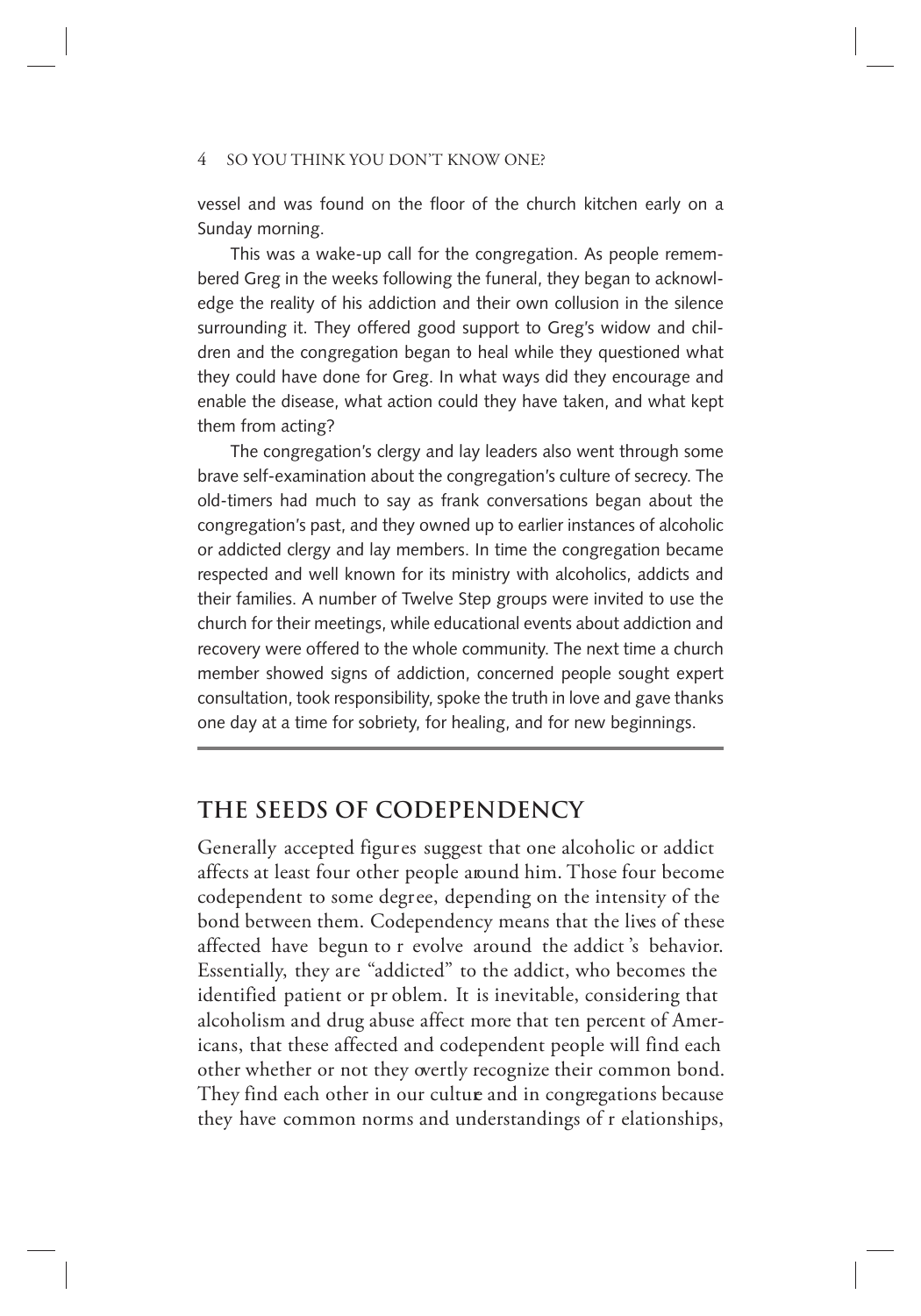however healthy or impair ed. Some unconscious choices as to joining a par ticular denomination or chur ch may in fact be the result of an individual 's repeated encounter with addiction, which is a provocative thought.

Congregations function in many ways like families, the difference being that congregational membership is voluntary and so individuals have a choice about their membership . Like a family, church members share a common meal, are concerned about others in crisis and remember them in prayer if they are absent, look up to a parental authority figure, and often call themselves "children" of God. They have norms for relational balance—some behaviors or perceptions are simply deemed not acceptable and will separate them from God, from the family system, and from congregational life. Without these norms and boundaries, the life of the congr egation then becomes mor e vulnerable to dysfunction. The more dysfunctional behavior occurs, and the more it is accepted or tolerated, the more the dysfunction insidiously changes the behavior of a family or congregational system.

The key issues in the diagnosis of addiction as w ell as those of codependency center ar ound the pr ogression of the disease. Progression is marked by frequency and tolerance. Tolerance in the addict is a silent marker of the body's adaptation to the drug of choice, which demands increasing substance or alcohol use to maintain the biochemical imbalance created by their use, thereby avoiding the pain of withdrawal. M ost of us r ecognize sobriety when a person does not drink or use, or into xication when she is seriously and chr onically impaired by addiction. B ut we are unlikely to see that a person is *progressing* in her addiction unless we have known her for some time. That is true in both the addiction process and the recovery. It is even more difficult to discern the hallmarks of the dysfunction or the r elative health of a congregation as it pr ogresses or r ecovers. We might speculate that tolerance in the codependent is just that—an increasing ability to accept more and more aberrant or unreliable behavior.

Initially, the progression of dysfunction in the addict and in codependent family systems of all kinds seems minimal. Changes are accommodated within the system because they appear to be within the normal range of accepted interaction. There is little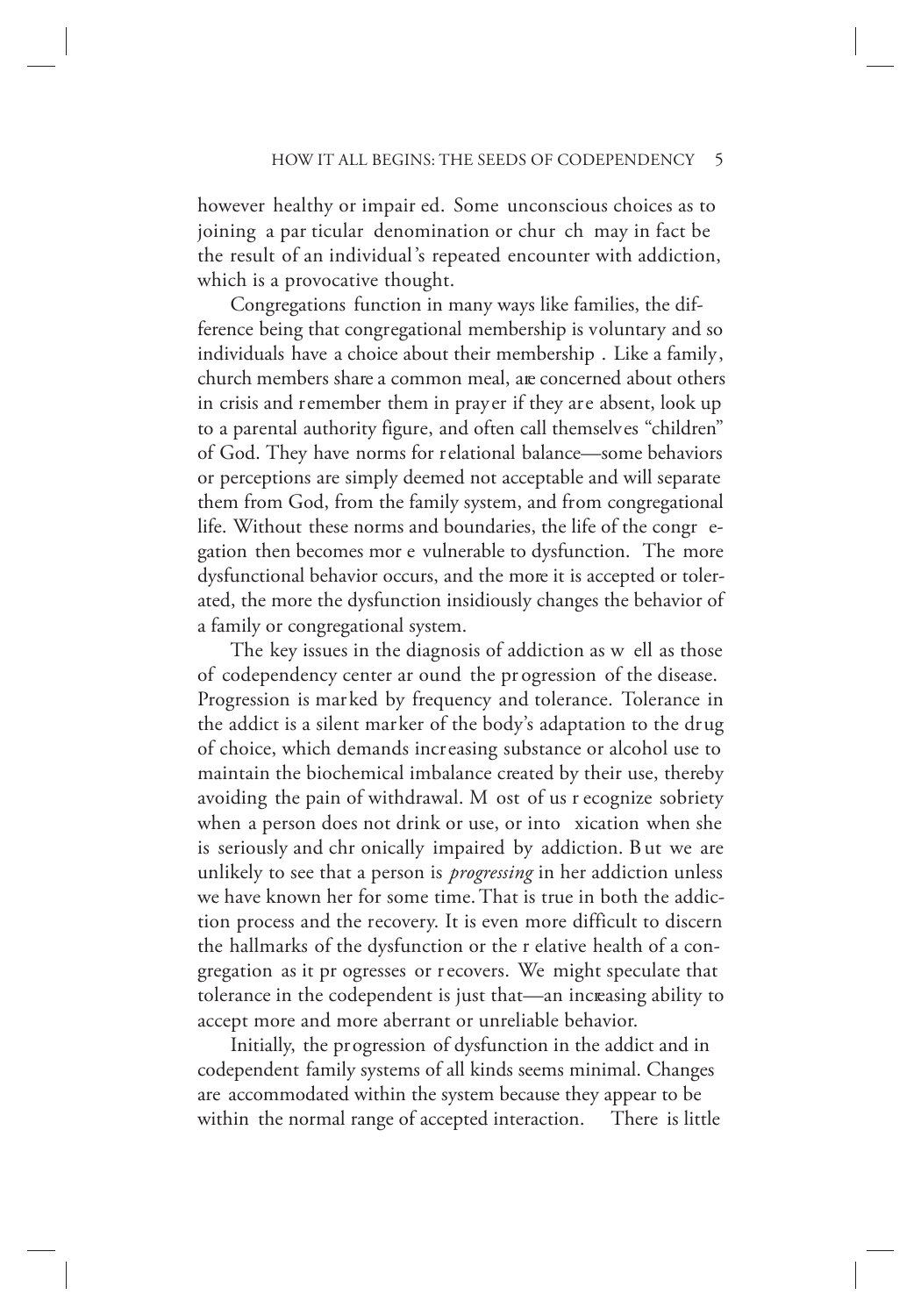concern as long as the function or homeostasis of the family system is perceived by its members to be stable and normal; changes ar e tolerated. However, a life crisis may very well impact the balance of the family system; the status quo of the system, healthy or diseased, becomes strained and fertile soil for increased dysfunction. The crisis may be the loss of a member, who is now unable to play his part in maintaining the system's balance.

Congregational systems ar e similar. Codependent congr egations begin, as w e have said, with unstated norms for its members and the way they r elate to one another. Because of the v ery closeness and strength of family ties in a community , a group of codependent families may establish smaller chur ches, with a fe w members of a denomination in the community meeting for worship in their homes and then forming a chur ch. Others in the community join them; family support is important and necessary to founding the fledgling chur ch. Since we may assume that one or more members of that founding gr oup have been affected b y addiction, it is most likely that they will bring into their system symptoms of codependency.

## **GENERATION TO GENERATION**

These founding families establish norms for the congegation. They also may have life crises or an encounter with addiction that affects their health and well-being and the unconscious established norms. As generations come and go, family members choose addicted spouses, and the codependent behaviors find rich soil for gr owth. The dysfunctional behaviors become the norm, not just for the family, but also for the chur ch. Other local families ar e attracted to the church as a r esult of compatible behavior in their friends. Social events such as fund-raisers are known for their "party" atmosphere that draws members and their friends fr om the entire area; the church develops a reputation for good food and good times. A whole generation may be inv olved in this social life of the congregation. These social members will leave when the congregation begins to heal, returning occasionally or talking with friends as they feel some attachment to the people they knew during that time period, but there will never be any lasting commitment.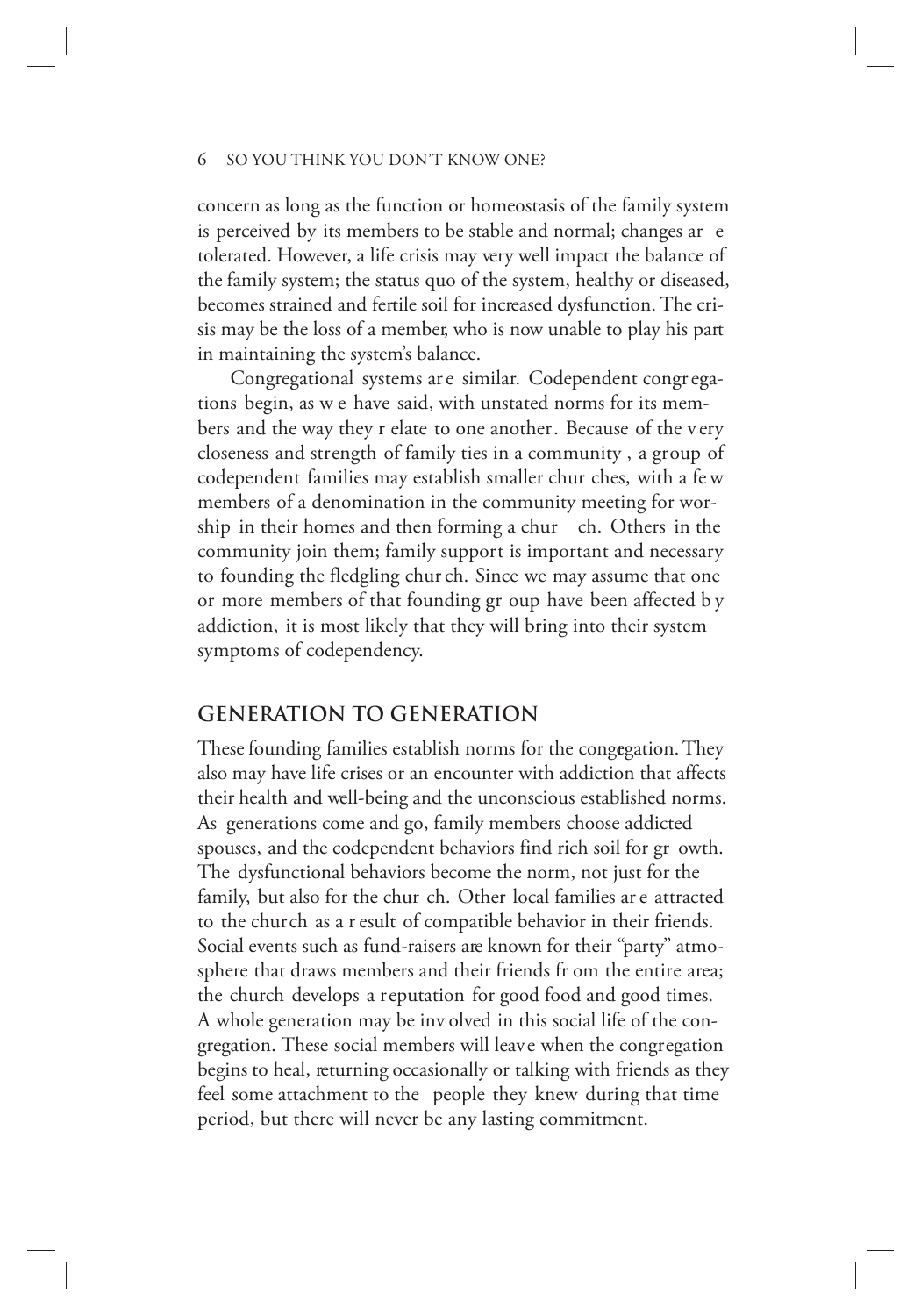Sometimes their clergy or lay leaders evidence early symptoms of addiction, which might include obligator y wine or sherr y in regular pastoral visits, frequent verbal references to alcohol, or, in later progression, depression and serious medical or legal problems. When this occurs, the congr egational expectations and norms ar e called into question, and founding family members gradually take control of the parish. They assume more and more of the impaired clergy's tasks, and finally, if necessary, initiate firing of the clergy.

 The congregation itself compulsiv ely helps others, often to everyone's detriment. Excellent mission outreach may be extended to many organizations, with fundraisers and worthy causes, but just as personal and spiritual self care are put aside to care for others, so is maintenance of the building deferr ed. The leadership becomes increasingly weary and the chur ch seeks ne w members to " share the load."

The adult childr en of the congr egation may r eturn to the church, bringing with them mor e and more impaired behaviors. Others do not come back, avoiding the friendships of younger days; they are either the less r esilient or the healthier pr ogeny. We have seen an entire generation of codependent children who, having lost their minister as the r esult of his suicide, nev er returned to the church again. His death was nev er explained to the y outh group, nor were they encouraged to mourn him. Among those who do return, the family "heroes"—children whose good or better behavior was applauded by their families—frequently move into leadership positions and increasingly take over the tasks of their impaired minister while attempting to maintain the life of the congregation. Some smaller congregations may have as many as fiv e generations in church on a single Sunday; one or more of these family members may be hiding an addiction. O thers will murmur about their personal or congregational problems, but only occasionally will family loyalty allow truth-telling.

 Codependency continues its progression, with blame for conflict or problems placed on those who ar e impaired by addiction, or lacking that, the conv enient scapegoat who can be found in every congregation. Scapegoats will hav e some outstanding characteristic that deviates fr om the group norm, may be thought of as eccentric, and will r eadily accept their r ole which parallels the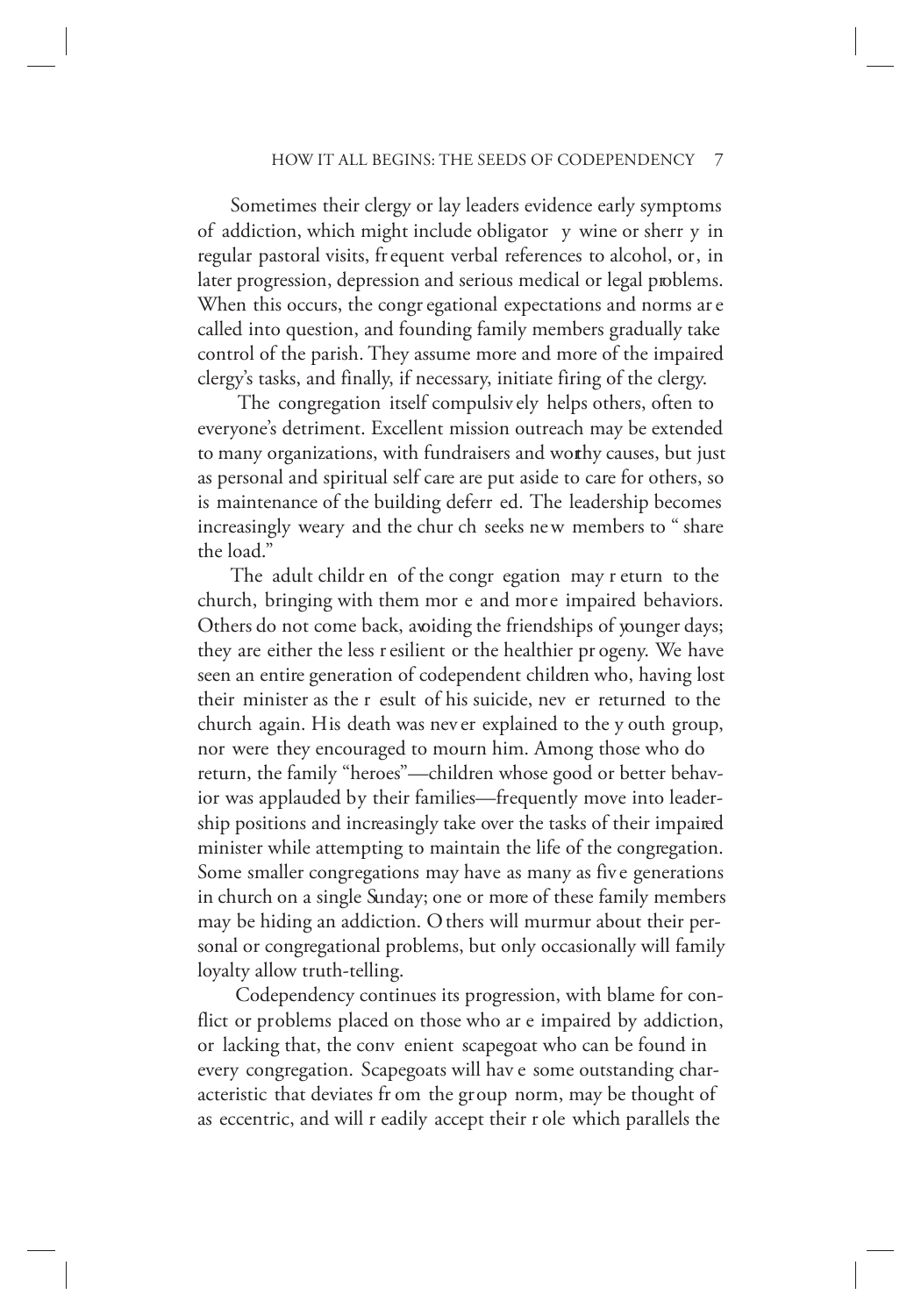role they played in their addicted family system. The congregation as a whole begins to isolate itself fr om other churches in the ar ea and from the denomination. They deny that ther e are problems, although some members leave with a variety of excuses that may reach church authorities second or thir d hand. G radually the congregation becomes divided between those who took different sides on a par ticular issue—the music, the y outh group, use of church buildings by outside groups, the personality of the church secretary—which may have had little to do with the real issue. This dual personality arises because enough group norms are violated so often that a rival set of norms emerges. A hallmark of the problem will be an appr oximate fifty/fifty division on the many decisions that are inherent in church life.

 Individual needs for power and control, distraction from the real mission of the congregation, and boundary blurring become more and more frequent until dysfunction itself becomes normative. System balance is tentativ ely achieved around new group norms that include isolation, denial, and lo w self-esteem. Most importantly, the congr egation that has no w misinterpreted the message of the gospel: " You shall love the Lord your God with all your heart, and with all your soul, and with all your strength, and with all y our mind; and y our neighbour as y ourself" (Luke 10:27). For although the congregation indeed "loves" their neighbor, they do not love themselves. They have slowly come to idolize and idealize their church, their outreach, their music program, or even the giver of their endowment. But they have not recognized that they are not God, nor is their church. Their love of neighbor, especially those who are poorer or less fortunate than themselves, gives them the false self-esteem that they had lost o ver the years. They are the caretakers rather than the caregivers. However, they do this caretakeing ministry to their own detriment, often refusing to share their roles with anyone else and they fail to car e for themselves or their families appropriately

 Other codependent congregations, small or large, hav e had an addicted minister or lay leader from the beginning, so they seek and attract similar individuals throughout their history. Sometimes they call a codependent minister—after all, he is like them. But any minister that does not fit into the system patterns of reactivity and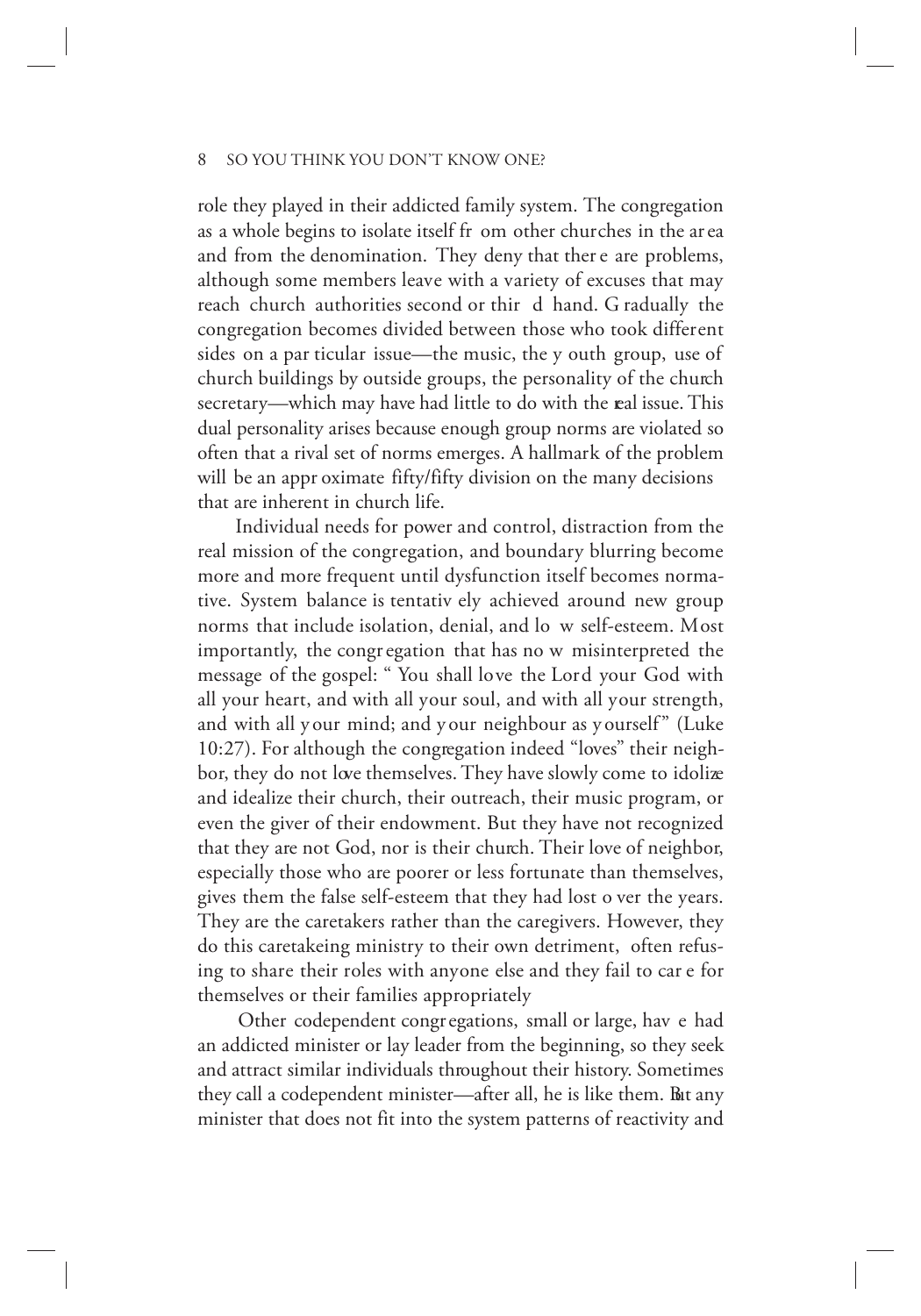control will soon be gone. The minister will eventually leave, and the congregation will acknowledge that "they were a poor fit."

# CASE STUDY: ST. AIDAN'S

St. Aidan's has a history of addicted and codependent clergy and codependent clergy who leave after a few years with no explanation. One of those has just found a better position outside the state. Before he left he got a divorce which surprised some in the congregation. His wife also had been a minister. Some who had seen him publically chastise her during a worship service were not surprised. The governing body had a formal search process proposed by a consultant through which ministers were called by a congregation. It soon became obvious that the congregation had its own ideas about how the process would be done. Too many members were appointed to the search committee, the chair of the committee asked the consultant to bend the rules with a promise of future advancement, and when the budget was examined to see if the congregation could afford a new priest, the committee "fibbed about their financial status just a little." After all. they told themselves, the new priest would quickly attract new money and that would make up the difference.

They began to interview the clergy names they were given and called a new minister. After a while a story began to circulate about the interviewing process. It was done over cocktails at a private country club—the interviewee was the only one not drinking—and they tried to hire him. Warned by their history, he turned them down. They then called their second choice, who was interviewed in the same way and accepted. A year later, however, when the minister did not receive the salary he had been promised, he openly told the congregation that he was looking for another position and would leave when he found one.

The clergy St. Aidan's hired were also increasingly impaired: each is not only addicted but took on some of the other symptoms embodied in the congregation's norms. These ministers are entertainers, have low self-esteem, are conflict avoidant or communicate poorly. As they gr ow increasingly proficient at hiding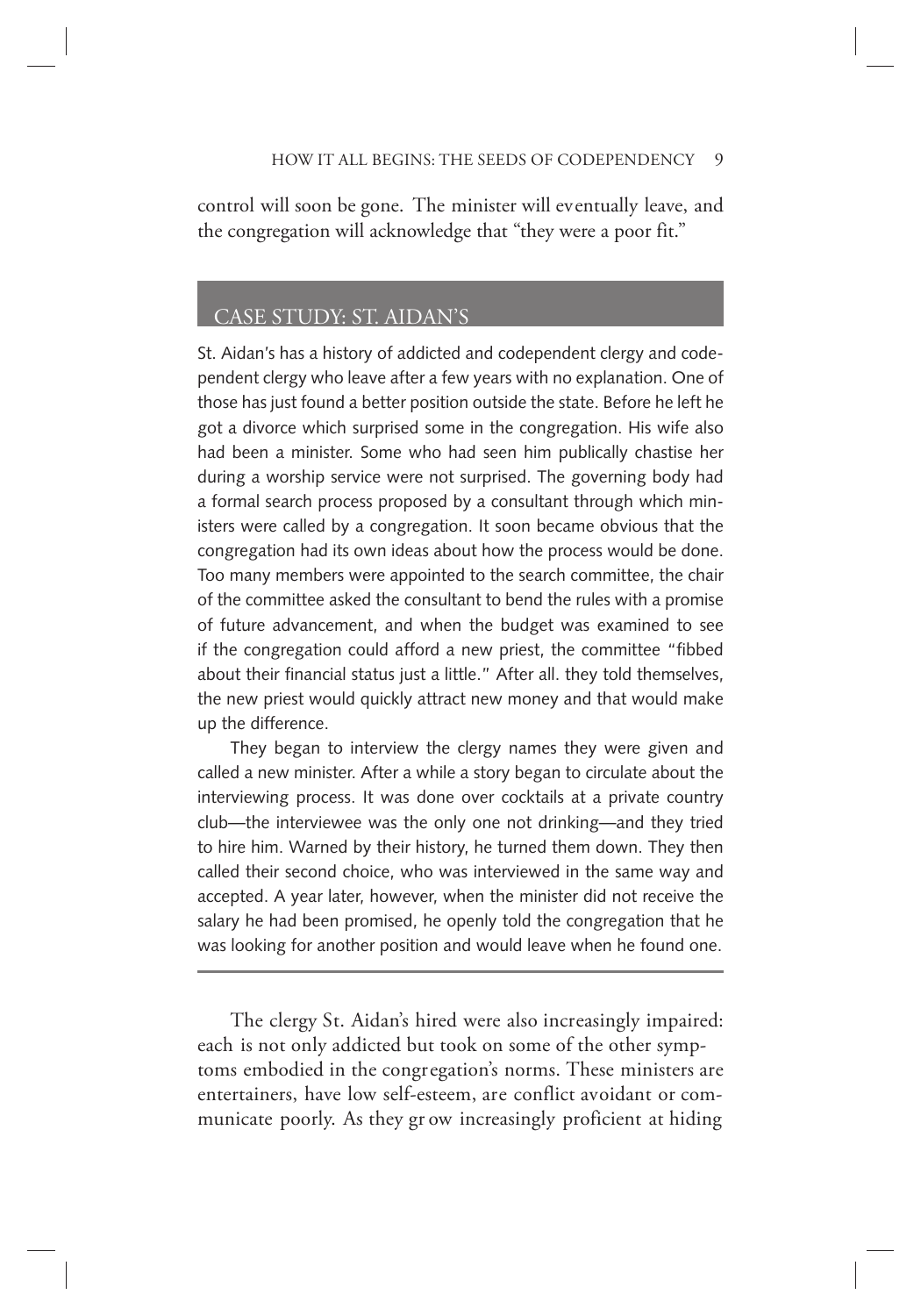their impairment, the congr egation gives itself high scor es for doing the clergy's work in leadership, outreach, and communitywide involvement.

As in a marriage or family setting, the minister and the congregation relate to one another on similar levels of impairment. When the addiction of the minister progresses and his spiritual, physical, and mental life deteriorate, so does that of the codependent congregation. Conversely, as the health of the clergy improves, so does the recovery of the congregation.

Another potential root of codependency is the chuch's endowment, which is usually a large one. Like large memorial gifts, it always has an impact on the congr egation's life and sometimes even on their worship space. The gift is analogous to the changes caused in a family that wins the lotter y, although sometimes the congregation does not know the benefactor. The power implicit in money and in its contr ol by an individual or foundation cannot be underestimated. The endowment can be used for the "general" fund or for a specific request, but the church governing body is often not consulted in its designation. Endowments express the final wishes of the giv er, may be tainted with personal bias, and can significantly alter congregational identity forever. Moreover, the specific bequest may not be at all in accordance with the mission of the congregation or its vision. For example, an oversized organ is given to a church that is far too small for the large instrument. As a result long-standing furniture arrangements must be moved, memorial windows replaced, and the movement of worship altered by the constraints of the pipes, the instr ument, and its acoustics. It becomes a sour ce of tension, par ticularly if the donor is unknown and did not even attend that congregation, but simply liked organ music.

"General fund" endowments can also create dependency in a congregation because the members can av oid the challenge of personal stewardship, relying on the endo wment income. Decision-making becomes a power struggle. Sometimes lay people with financial backgrounds form committees to r un the endowment for the congregation; they then control how the endowment is used, augmenting the passivity and dependent behavior . Moreover, now that they "hav e money," the self-image of the congregation's members is inflated, and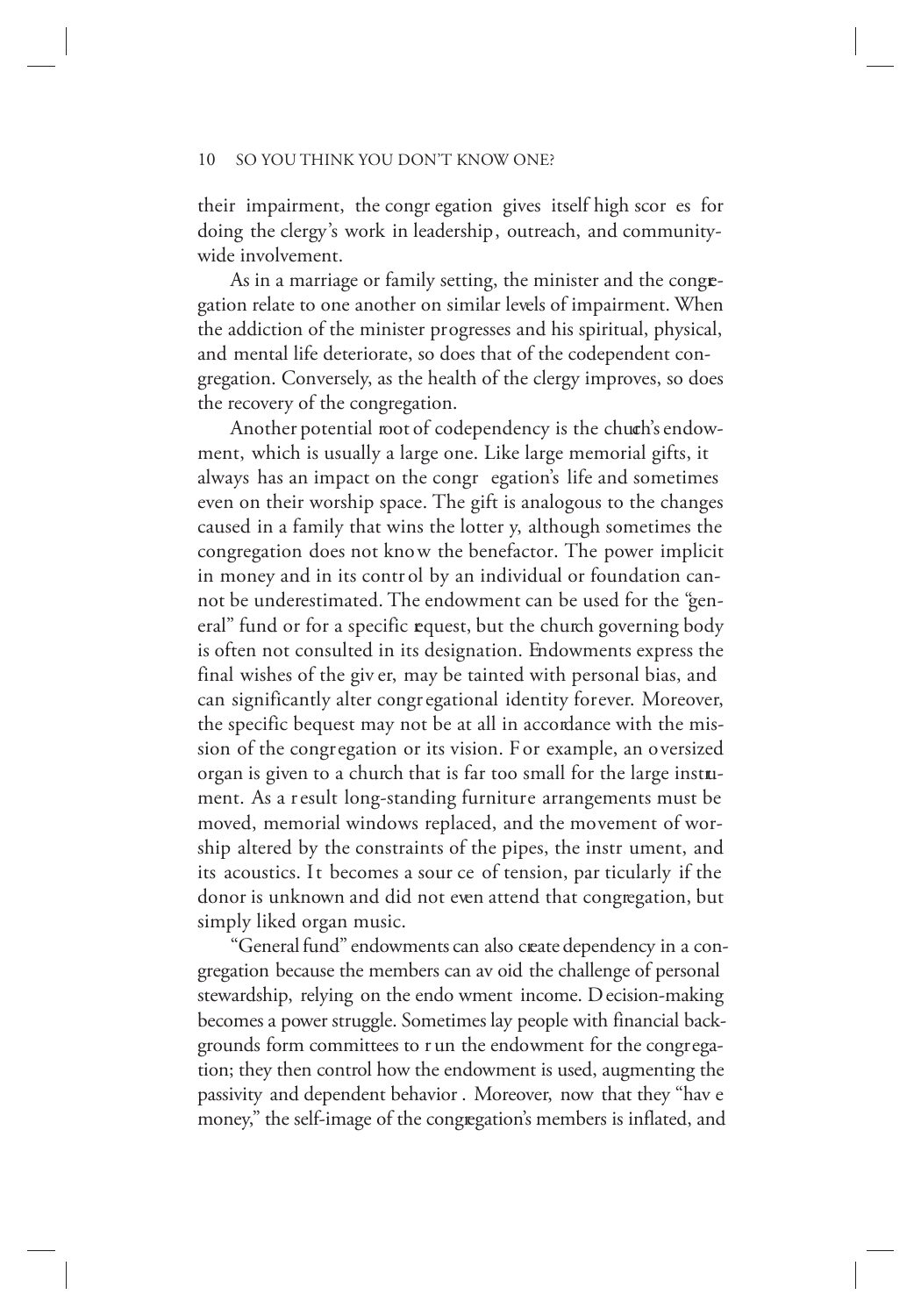unrealistic and out of touch. Always in the pr ogression of codependency, relational behavior in the chur ch community becomes less honest, less in touch with reality, and more idolatrous.

As we said above, the congregation tends to develop a "Jekyll and Hyde" personality and no one is ev er sure which side will emerge; one will be good and kind, the other evil and vicious. While congregational responses are not as sharply defined as the name implies, there is a fifty-fifty division in their r esponses. Whether asked to choose a ne w carpet, or make a choice in getting rid of the minister, half will r espond one way and half the other . They will be about equally divided on the pr ofile of persons they would accept for a ne w minister. The division is the only thing that is predictable; the issues that concern them ar e not really relevant. Stalemated decision-making assures that change will not happen. On the whole, the congr egation is simply r esponding to change and fears of further imbalance in their family system.

Later on, if the congr egation begins to heal, some members of the congregation may form a r esistant group that persists from one minister to the next. Although filled with good intentions, it may also include a critical, gossiping contingent that focuses on the new minister or indeed other aspects of the congregation that come into focus for criticism. Interestingly enough, the alcoholic also has a similar "Jekyll and Hyde" personality: when sober , she displays a kind and gener ous personality, but when dr unk, she becomes either combative and hostile or depr essed and withdrawn. Intoxication produces a personality that will do things never dreamed of by someone in recovery. That personality may emerge as addiction progresses; the deterioration of the ego function of the minister may lead to acts of adulter y, embezzlement, boundar y violation, and other unacceptable behavior.

 A further source of a congregation's codependency is the sense of adoration created by the leadership of a po werful, charismatic, and engaging minister. Ted Haggard, former pastor of the ev angelical New Life Church in Colorado, described its dynamics on national television in 2009. I n cases like these a chur ch's success depends on the minister's charm, public image, sense of righteousness, supposed omniscience, and having all the answers. These charismatic ministers build chur ches, television empires, and healing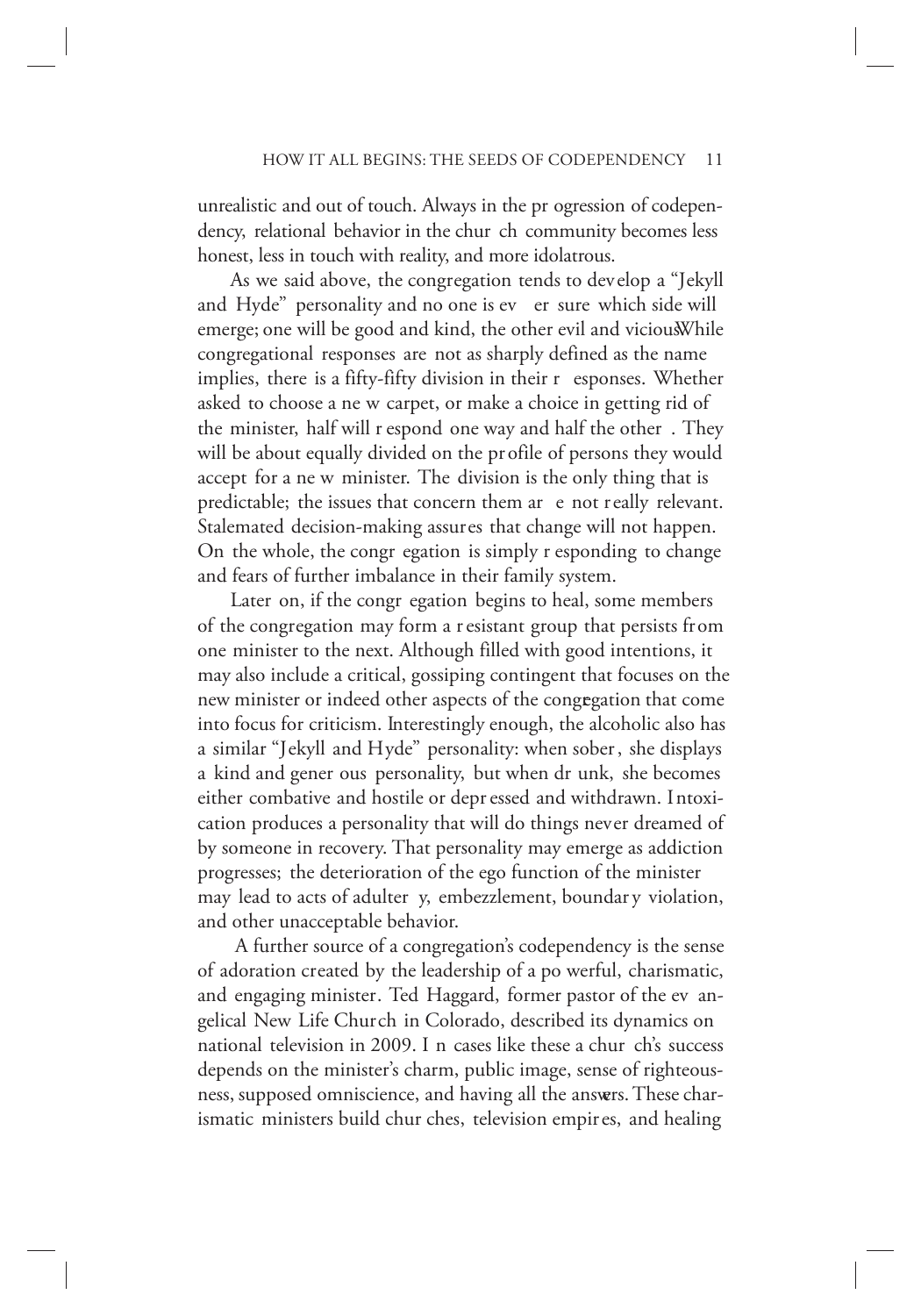ministries, establishing a social norm that exists for as long as they continue to attract members and provide a safe haven for their congregation. That congregation is expected to wrap their lives around its "special" mission. Mega-churches may have some of the same dynamics, but their small-group format tends to minimize the "star quality" power of a charismatic leader.

 Unlike most evangelical clergy, these fragile "stars" depend on maintaining that success along with their congr egations' dependency on them. If and when such a minister falls fr om grace, the shield of publicity cr umbles; it can no longer isolate him fr om those followers he has dominated through his mystique. The minister's need for dominance and the adoration of his follo wers may also result in abusive responses to anyone who question the leader's norms for his followers.

One former church administrator, Margie Cash, gives an example of the difficulties of " truth-telling" in such a setting. " When I was working in the church," she writes,

I was in a position of managerial accountability and r esponsibility. In many respects, I greatly enjoyed the wor k; but in many other respects, I found the ex ecution of simple tasks enormously exhausting and depleting. A t those times, I tended to confr ont and rock the boat in ways that were not appreciated by the powers of the church. If someone was being irresponsible about their job, I'd indulge them only so long; then I'd get them into a face-to-face confrontation that attracted a lot of negativ e attention. Whether I was right or not was usually irr elevant in the eyes of the senior staff; the fact was, I was not " going along." Normal assertiveness was considered subversive; appropriate peer pressure was viewed as an attempt to " take over the church"; and complaints of any kind were sternly dismissed as insubordination.<sup>1</sup>

Cash became the "black sheep " at staff meetings, and was o verlooked and shunned by others who needed to cury the minister's favor to maintain their positions. The system conspires to protect its "idol" so that any question of the idol's behavior results in banishment.

<sup>1.</sup> Margie Cash, "Codependency in the Chur ch" (*http://margiecash.com/publications/ codependency-in-the-church-the-dysfunctional-family-of-god/* ).